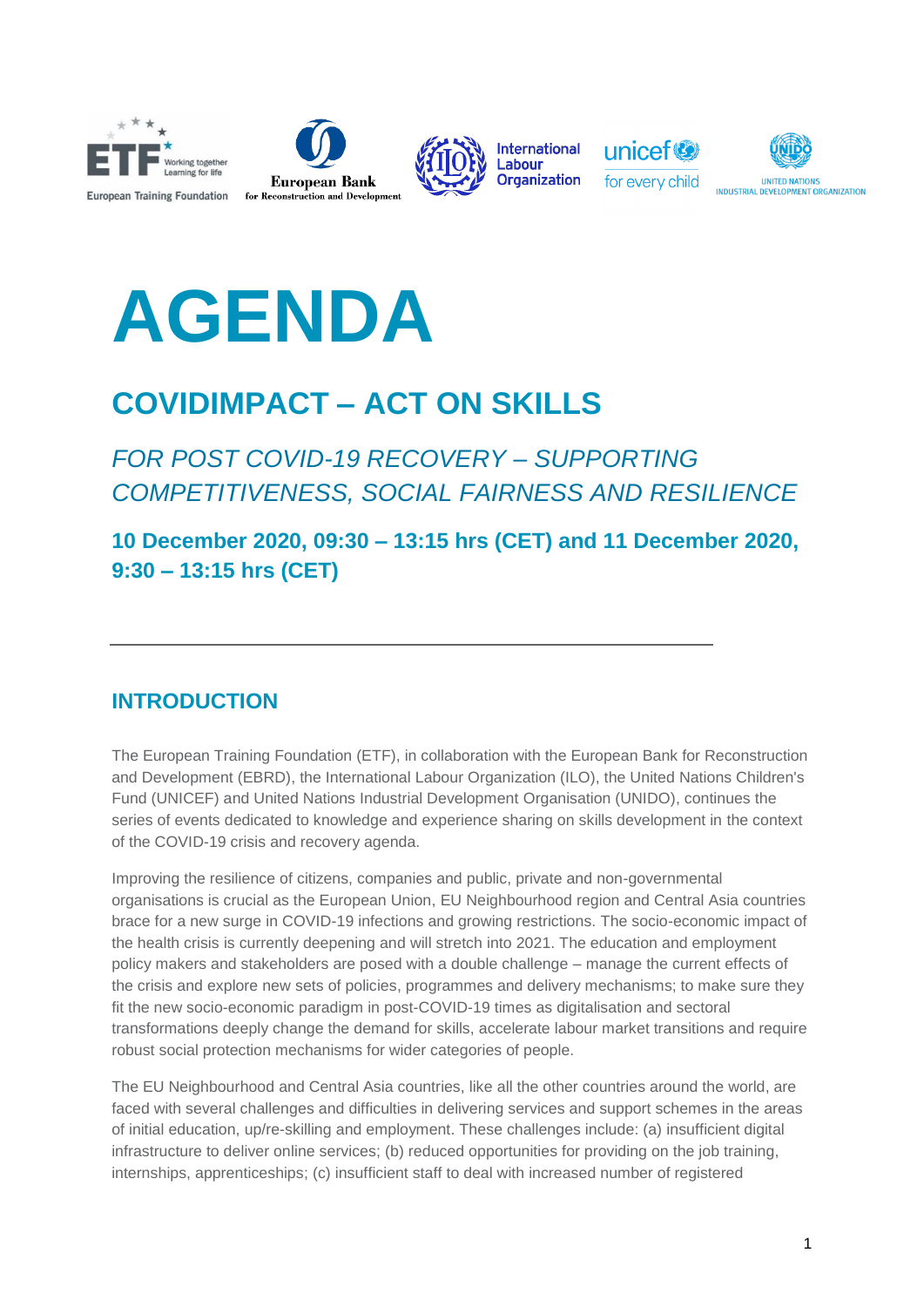unemployed, (d) need to build up the professional competences of the teaching and training staff to deliver education and training measures in online or hybrid format; (c) difficult planning and targeting of activation and training programmes due to uncertain economic conditions.

The event will focus on priorities to build up and strengthen the resilience of people, companies and education and employment systems and explore solutions for a fair and inclusive recovery. More specifically, the webinar will:

- Provide opportunities to review the type, targeting and effectiveness of active labour market measures, implemented in the crisis context, with a focus on the skills development dimension;
- Discuss the COVID-19 toll on young people and explore key actions for inclusion, resilience, skills and employment, including the potential of regional cooperation to improve youth's skills and labour market prospects;
- Share experiences on how skills are a priority for companies' survival strategies during the crisis and future development, with a focus on inclusion, innovation, and greening to foster competitiveness, resilience and social fairness.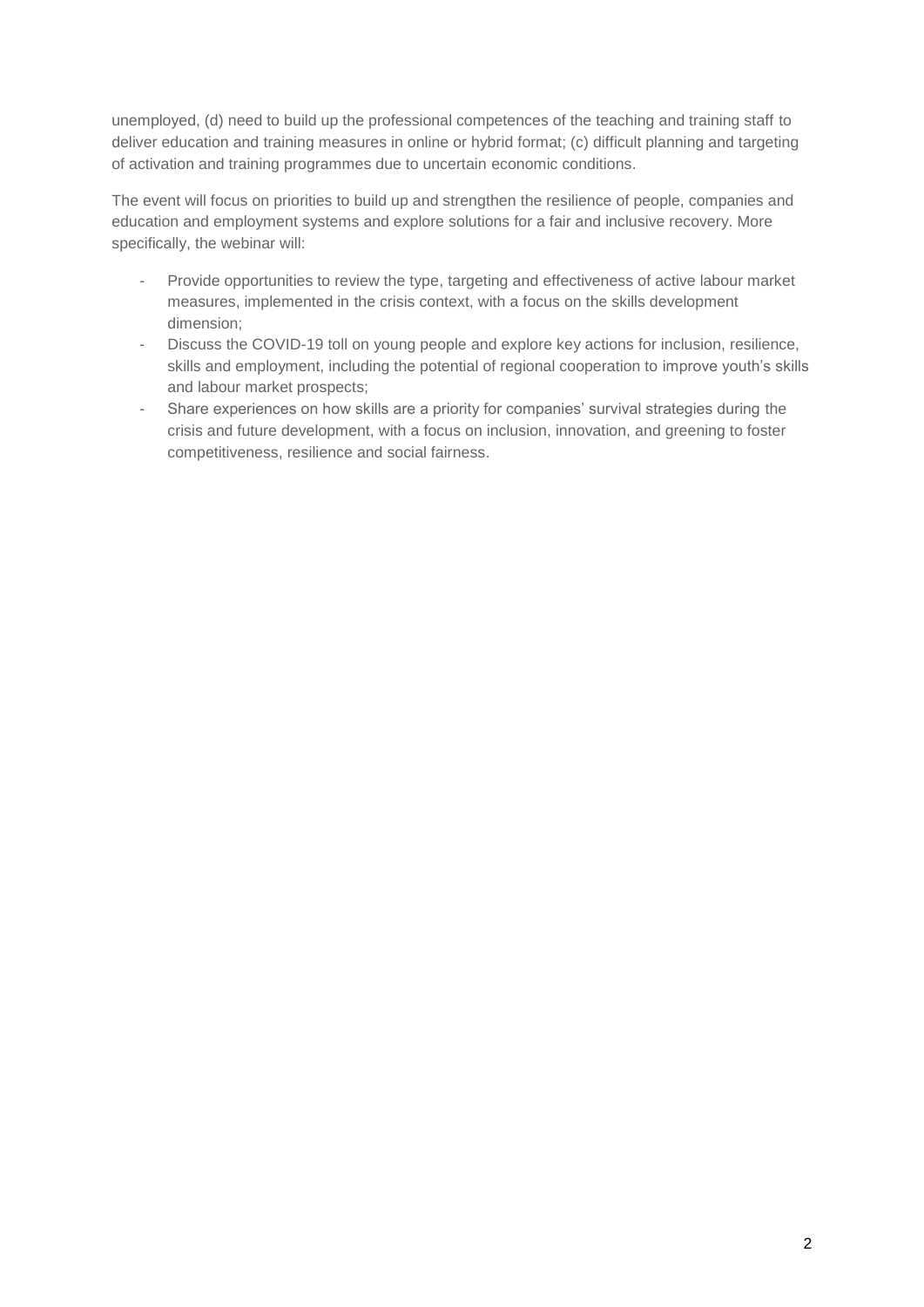## **THURSDAY, 10TH DECEMBER 2020**

| $09:30 - 09:45$ | <b>Opening Session</b>                                                                                                                                                                                                                                                                                                                                                                                                                                                    |
|-----------------|---------------------------------------------------------------------------------------------------------------------------------------------------------------------------------------------------------------------------------------------------------------------------------------------------------------------------------------------------------------------------------------------------------------------------------------------------------------------------|
|                 | Facilitator: Manuela Prina, Policy Advisor, European Training Foundation, ETF                                                                                                                                                                                                                                                                                                                                                                                             |
|                 | Introductory remarks - Anastasia Fetsi, Head of Operations, ETF                                                                                                                                                                                                                                                                                                                                                                                                           |
| $9:45 - 11:15$  | Session 1 - Activation and skills development – policy innovation<br>and partnerships                                                                                                                                                                                                                                                                                                                                                                                     |
|                 | Key topics: Activation and skills related challenges during the COVID-19 crisis and<br>policy responses. Building up partnerships and innovative implementation<br>mechanisms to deliver upskilling and reskilling programmes in the context of deeply<br>changing labour markets. Effectiveness of active labour market programmes<br>(ALMPs) in crisis and post crisis contexts, with a focus on human capital<br>development in the EU Neighbourhood and Central Asia. |
|                 | Part 1 - Skills development in the framework of ALMPs: new measures and<br>delivery mechanisms; cooperation between public employment services (PES)<br>and training providers                                                                                                                                                                                                                                                                                            |
|                 | Facilitator: Iwona Ganko, Labour Market Specialist, ETF                                                                                                                                                                                                                                                                                                                                                                                                                   |
|                 | Contributors:                                                                                                                                                                                                                                                                                                                                                                                                                                                             |
|                 | Hilde Olsen, Policy Officer - Public Employment Services, Directorate General for<br>Employment, Social Affairs and Inclusion (DG EMPL), European Commission -<br>Introduction on the state of play at EU level with focus on how ALMP delivery and<br>up/reskilling have been adapted since the outbreak of COVID-19                                                                                                                                                     |
|                 | Inès Baer, Coordinator of the Future Skills Initiative, Agency for the Development of<br>Employment (ADEM), Luxembourg - "FutureSkills" initiative: anticipation and<br>development of future skills for jobseekers and employees                                                                                                                                                                                                                                         |
|                 | Zulum Avila, Employment Services Specialist, International Labour Organization -<br>Turning challenges in opportunities for sustaining jobs and skills during the COVID-19<br>pandemic                                                                                                                                                                                                                                                                                    |
|                 | Part 2 - ALMPs innovation in response to COVID-19 challenges in the EU<br><b>Neighbourhood and Central Asia countries</b>                                                                                                                                                                                                                                                                                                                                                 |
|                 | Facilitator: Cristina Mereuta, Labour Market Specialist, ETF                                                                                                                                                                                                                                                                                                                                                                                                              |
|                 | Contributors:                                                                                                                                                                                                                                                                                                                                                                                                                                                             |
|                 | Raisa Dogaru, Director, Employment Agency of the Republic of Moldova - Key<br>reforms in the area of active labour market programmes in COVID-19 context and<br>challenges ahead                                                                                                                                                                                                                                                                                          |
|                 | Lukasz Sienkiewicz, Fondazione Giacomo Brodolini - Effectiveness of Active<br>Labour Market Programmes in crisis and post crisis contexts: evidence, determinants<br>and current developments                                                                                                                                                                                                                                                                             |
| $11:15 - 11:30$ | 'Virtual' Coffee Break                                                                                                                                                                                                                                                                                                                                                                                                                                                    |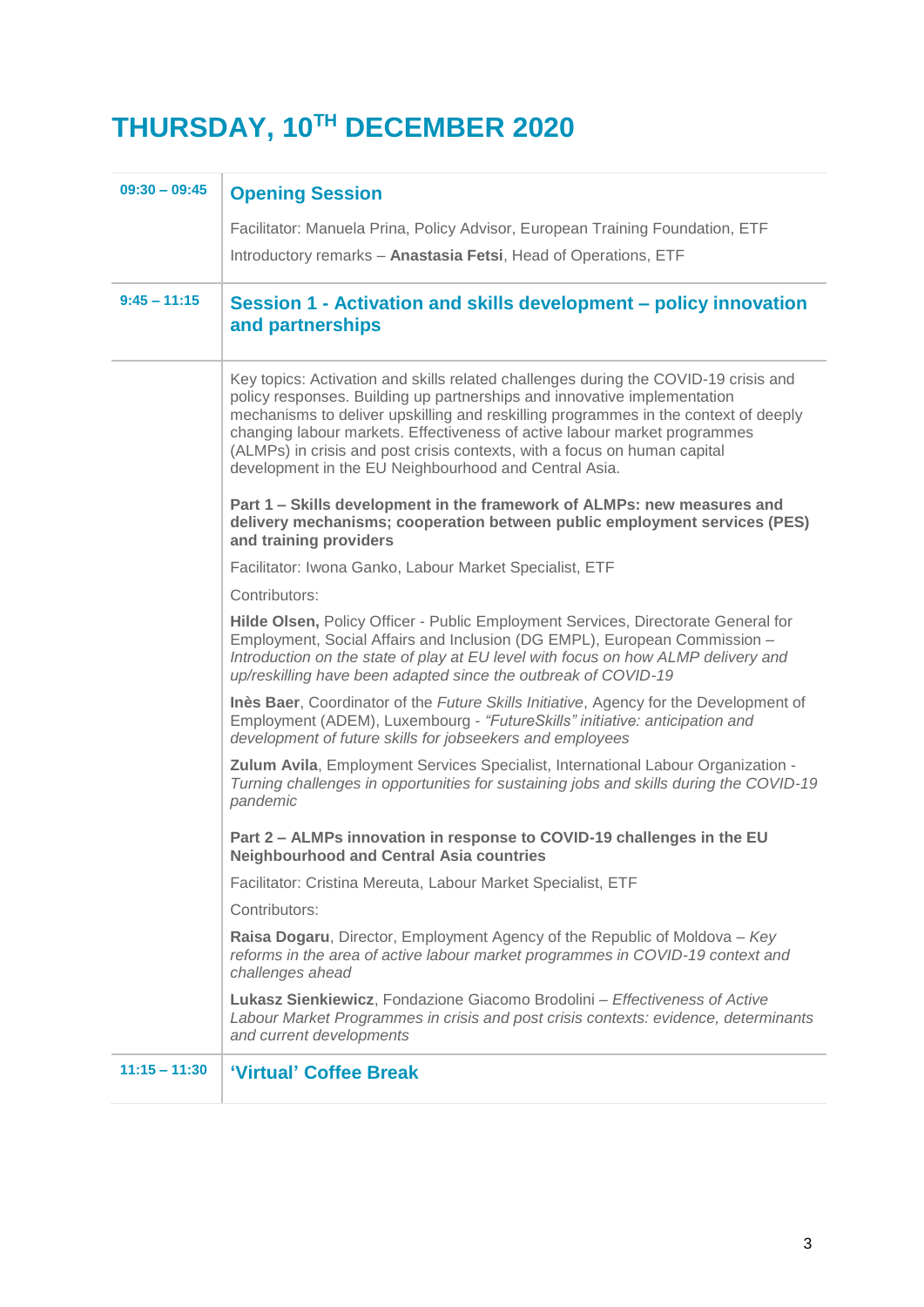| $11:30 - 13:15$ | Session 2 - Skills and labour market transition in pandemic times<br>- the case of youth                                                                                                                                                                                                                                                                                                                                                                                                                           |
|-----------------|--------------------------------------------------------------------------------------------------------------------------------------------------------------------------------------------------------------------------------------------------------------------------------------------------------------------------------------------------------------------------------------------------------------------------------------------------------------------------------------------------------------------|
|                 | Key topics: Young people's priorities, needs and concerns in pandemic contexts, with<br>a focus on resilience, skills and employment support. Presentation of the key findings<br>of the UNICEF-ETF study Preventing a 'Lockdown Generation' in Europe and Central<br>Asia. Building Resilient Societies with Young People in the Era of COVID-19.<br>Potential of regional cooperation to manage the effects of the COVID-19 crisis on<br>youth's skills and labour market prospects and build up recovery paths. |
|                 | Part 1 - Building the resilience of young people in Covid-19 times: skills,<br>employability and innovations                                                                                                                                                                                                                                                                                                                                                                                                       |
|                 | Facilitator: Nina Ferencic, Senior Regional Adviser on Adolescent Health,<br>Development and Participation, UNICEF Europe and Central Asia Regional Office                                                                                                                                                                                                                                                                                                                                                         |
|                 | Introductory remarks:                                                                                                                                                                                                                                                                                                                                                                                                                                                                                              |
|                 | Afshan Khan, Director, UNICEF Europe and Central Asia Regional Office                                                                                                                                                                                                                                                                                                                                                                                                                                              |
|                 | <b>Cesare Onestini, Director, European Training Foundation</b>                                                                                                                                                                                                                                                                                                                                                                                                                                                     |
|                 | Contributors:                                                                                                                                                                                                                                                                                                                                                                                                                                                                                                      |
|                 | Murat Sahin, Head of Office, UNICEF Kosovo                                                                                                                                                                                                                                                                                                                                                                                                                                                                         |
|                 | Trina Hoti, Facilitator of UNICEF Kosovo's Youth Reference Group                                                                                                                                                                                                                                                                                                                                                                                                                                                   |
|                 | Osama Makkawi, Representative, UNICEF Tajikistan                                                                                                                                                                                                                                                                                                                                                                                                                                                                   |
|                 | Ulrike Damyanovic, Country Coordinator for Montenegro - Focal Point for South<br>Eastern Europe and Turkey, ETF                                                                                                                                                                                                                                                                                                                                                                                                    |
|                 | Part 2 – New challenges and opportunities for youth – zooming in on regions                                                                                                                                                                                                                                                                                                                                                                                                                                        |
|                 | Facilitator: Iwona Ganko, Labour Market Specialist, ETF                                                                                                                                                                                                                                                                                                                                                                                                                                                            |
|                 | Contributors:                                                                                                                                                                                                                                                                                                                                                                                                                                                                                                      |
|                 | Jeroen Willems, Deputy Head of Unit, Directorate-General for Neighbourhood and<br>Enlargement Negotiations (DG NEAR), European Commission - New Deal for Youth<br>in the Eastern Partnership                                                                                                                                                                                                                                                                                                                       |
|                 | Mohammed Elrazzaz, Economic Development and Employment Division, Secretariat<br>of the Union for the Mediterranean                                                                                                                                                                                                                                                                                                                                                                                                 |
|                 | Ognjen Markovic, Expert, Western Balkans Youth Lab (EU IPA funded initiative),<br><b>Regional Cooperation Council</b>                                                                                                                                                                                                                                                                                                                                                                                              |